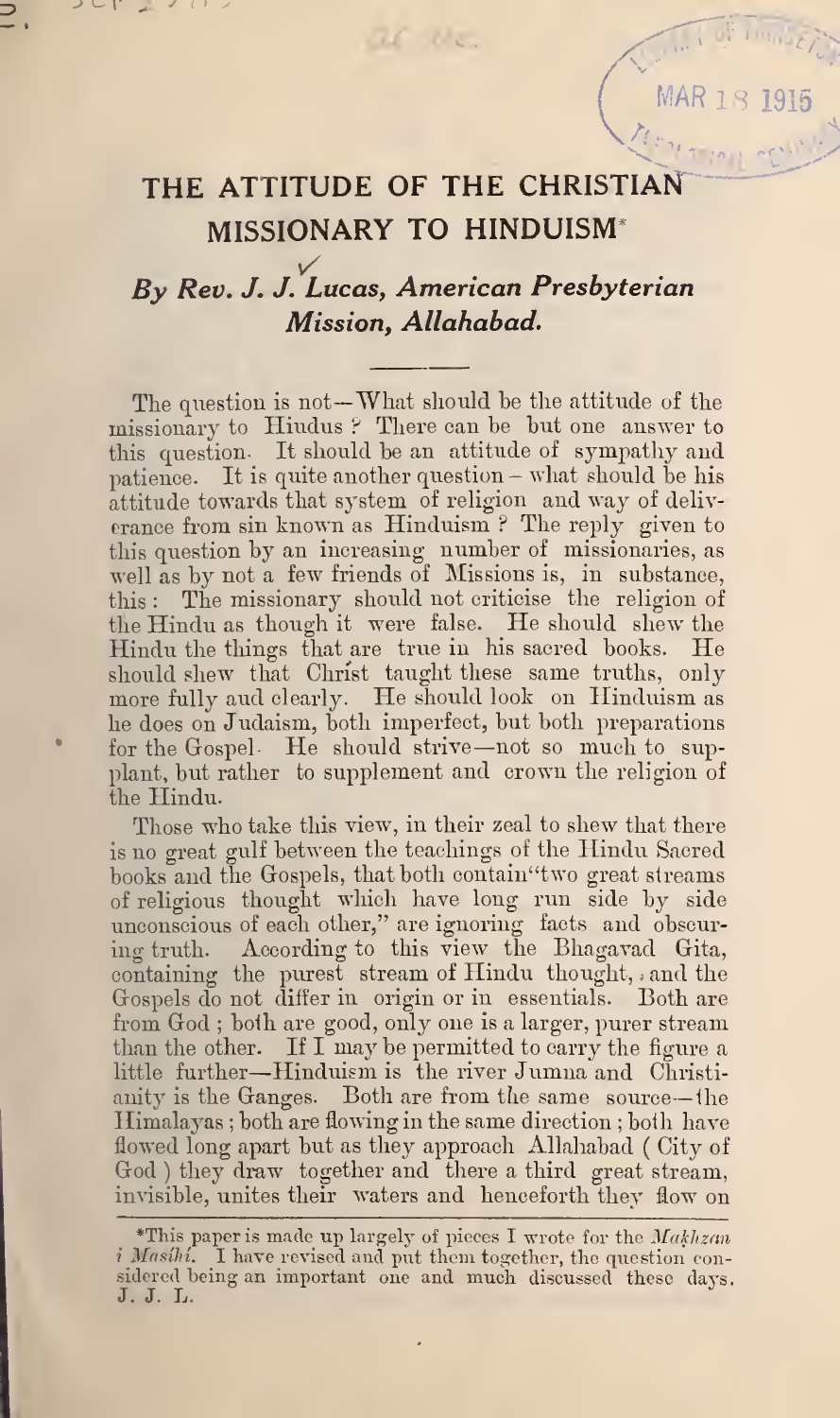together to tlie sea. Now while this is only <sup>a</sup> parable, and not to be pressed too far, yet it fairly expresses the mind of those who in these latter days urge the Christian missionaries to shew the Hindu that his religious books contain and set forth the same truths as the Gospels. But what, if after sympathetic study, the missionary is convinced that there is a great and impassible gulf between the teaching of the Hindu Sacred books and the Gospels, as was Bishop Caldwell, 40 years a missionary in India. Sir M. Monier Williams, for many years Professor of Sanscrit at Oxford, after profound study of the Sacred Books of India, tells us that he found in them, here and there, many beautiful gems of " I began to observe and trace out curious co-incidences and comparisons with our own Sacred Book of the East. I began, in short, to be a believer in what is called the evolution and growth of religious thought. ' These imperfect systems,' I said to myself, 'are clearly steps in the development of man's religious instincts and aspirations. They are interesting efforts of the human mind struggling upwards towards Christianity. Nay, it is probable that they were all intended to lead up to the One True Religion, and that Christianity is, after all, merely the climax, the complement, the fulfilment of them all.<sup>5</sup> Now there is unquestionably a delightful fascination about such a theory, and, what is more, there are really elements of truth in it. But <sup>I</sup> am glad of this opportunity of stating publicly that <sup>I</sup> am persuaded <sup>I</sup> was misled by its attractiveness, and that its main idea is quite erroneous. The charm and danger of it, I think, lie in its apparent liberality, breadth of view, and toleration. . . .What ! says the enthusiastic stud ent of the science of religion, do you seriously mean to sweep away as so much worthless waste-paper, all these thirty stately volumes of the Sacred Books of the East just published by the University of Oxford ? No—not at all nothing of the kind. On the contrary, we welcome these books. We ask every missionary to study their contents and thankfully lay hold of whatsoever things are true and of good report in them. Bu1 we warn him that there can be no greater mistake than to force these non-Christian bibles into conformity with some scientific theory of development, and then point to the Christian's Holy Bible as the crowning product of religious evolution. So far from this, these non-Christian bibles are all developments in the wrong direction. They all begin with some flashes of true light, and end in utter darkness. Pile them, if you will, on the left side of your study table, but place your own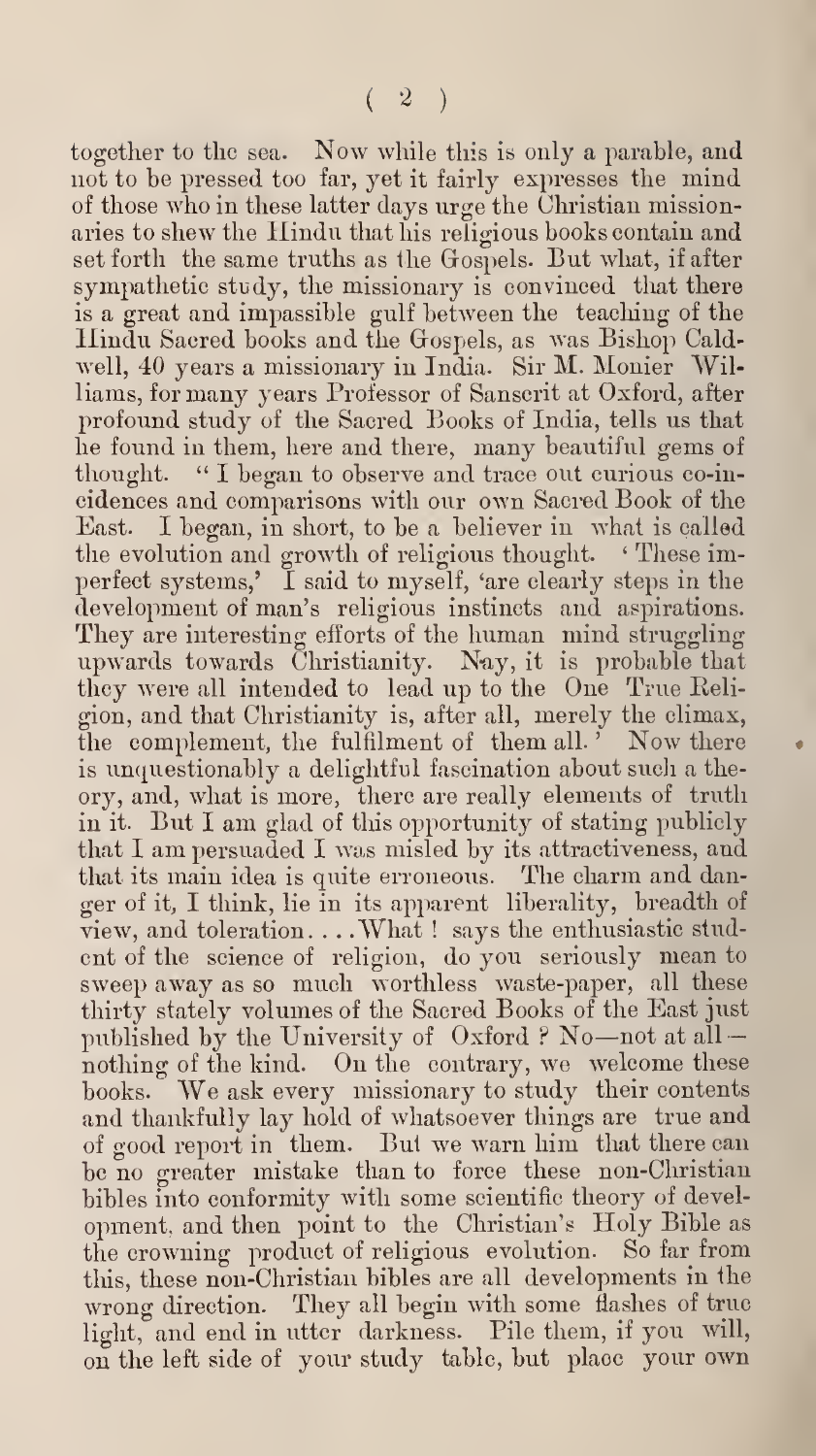Holy Bible on the right side—all by itself— all alone—and with a wide gap between. '

I have read carefully the Bhagavad Giita, parts of it again and again, not altogether as a critic, but with a desire to get its inner meaning. One cannot study the Gita without teeling that he is in touch with a strong mind struggling to solve some of the deep things of life, and out of this study must spring sympathy and respect. India has been studying the Gita for centuries, and yet the most learned Pundits who pore over it and the people who worship the Krishna exalted in it to be the supreme God, are so far as the Gita influences their thought and life, as far to-day from the knowledge of the true God as were the people before it was written. The Gita teaches pantheism. God is everything and everything is God. Hence the Pundit rises from the study of the Gita to worship the cow, the monkey and the snake, not in some obscure corner but in temples in Benares the Sacred City of India. The pundits and preachers of the Gita for centuries have never raised their voice against such worship.

Caste has done much to bring India to the dust and keep her there. Has the Gita a word to say against it ? Not one, but on the contrary Krishna, accorded divine worship throughout the Gita, proclaims himself the creator of the four castes. Sir H. S. Maine in *Ancient Law* characterises caste as " the most disastrous and blighting of human institutions "—the every caste proclaimed in the Gita as created by God.

The above is enough to shew that the Gita and the Gospels are not from the same source, are not two great streams of religious thought that can ever unite as do the Jumna and the Ganges. They run in entirely different directions and can never be drawn together.

What then should be the attitude of the Christian missionary to Hinduism? and by Hinduism we mean pantheism, idolatry, transmigration of souls through millions of births, the Brahminical priesthood and caste, for if these be given up there is nothing left of Hinduism. His attitude should be that of a physician dealing with a very sick man. Of course he sympathizes with the sick man, but he has no sympathy to waste on the disease or the causes of it. The sick man may not believe that the water of the family well or village pond is impure, or that the cow is diseased and death is in the milk, or that the opium he takes is sapping his vitality, and so the physician must convince him of these facts, and he may have to use very strong and severe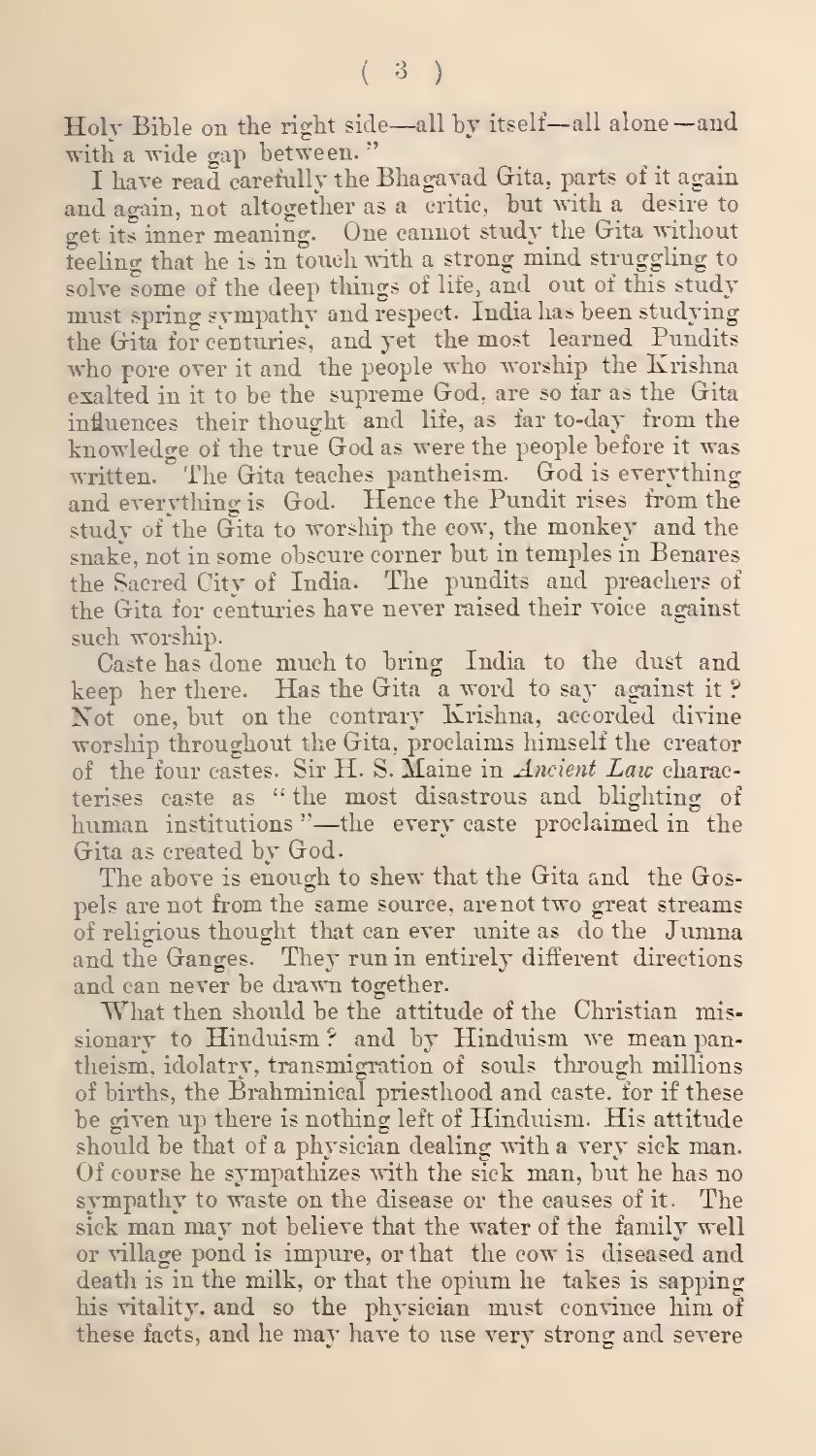language concerning the family well and family cow. Just so the missionary can have no word of sympathy for the pantheism and idolatry and the doctrine of transmigration of the soul through millions of beasts and birds and demons and men, and for caste, even though these be taught in the Bhagavad Gita and other hooks held sacred, and preached by learned Pundits ; and even though he he proclaimed as lacking " the brain power to appreciate the inner meaning of Hinduism. " By its fruits ye shall know <sup>a</sup> book from Wherever the teaching of the Bhagavad Gita has prevailed, and in proportion as it has prevailed, there has been blight. The darkest spots in India are where the light of the Gita has shone the brightest. " Doth the fountain? send forth from the same opening sweet water and bitter ... .So can no fountain both yield salt water and fresh. "

On one of my preaching tours in the Allahabad District I stopped at the house of a Hindu gentleman who was just beginning the preparation of his morning draught of opium. In one hand he held a bright, beautiful brass lotá nearly full of water, and into this he dipped a small cotton ball containing opium, which he pressed between his fing ers until the opium dissolved. The mixture was now ready and he drank it off. This was his habit twice a day. The water was good, and the cotton was good, and the *lota* was clean and bright, but notwithstanding this the mixture was bad. I made no sympathetic allusion to the water or cotton, nor even gave an admiring glance at the beautiful lota, but did say a few plain words as to the sure effects, sooner or later, of the mixture. What a waste of words it would have been to discuss with this man the quality of the water or cotton, or the beauty of the *lota*. A sympathetic attitude! Yes toward the man, but not towards the mixture. Although the itinerant missionary was not able " to appreciate the inner meaning" of the mixture, he did well to shew its evil effects on the body, mind and soul of the man, as wellas on his family, community and country, and leave to some one else to shew the man what a large proportion of pure water and good cotton can be extracted from a lota full of the mixture.

Considered merely as literature there is much in the re ligious books of the Hindus to admire, but the missionary is asked by the Pundit and Priest to consider these books not as literature but as <sup>a</sup> message from God to man. Prof. Max Muller says—" According to the orthodox views of Indian theologians, not a single line of the Veda was the work of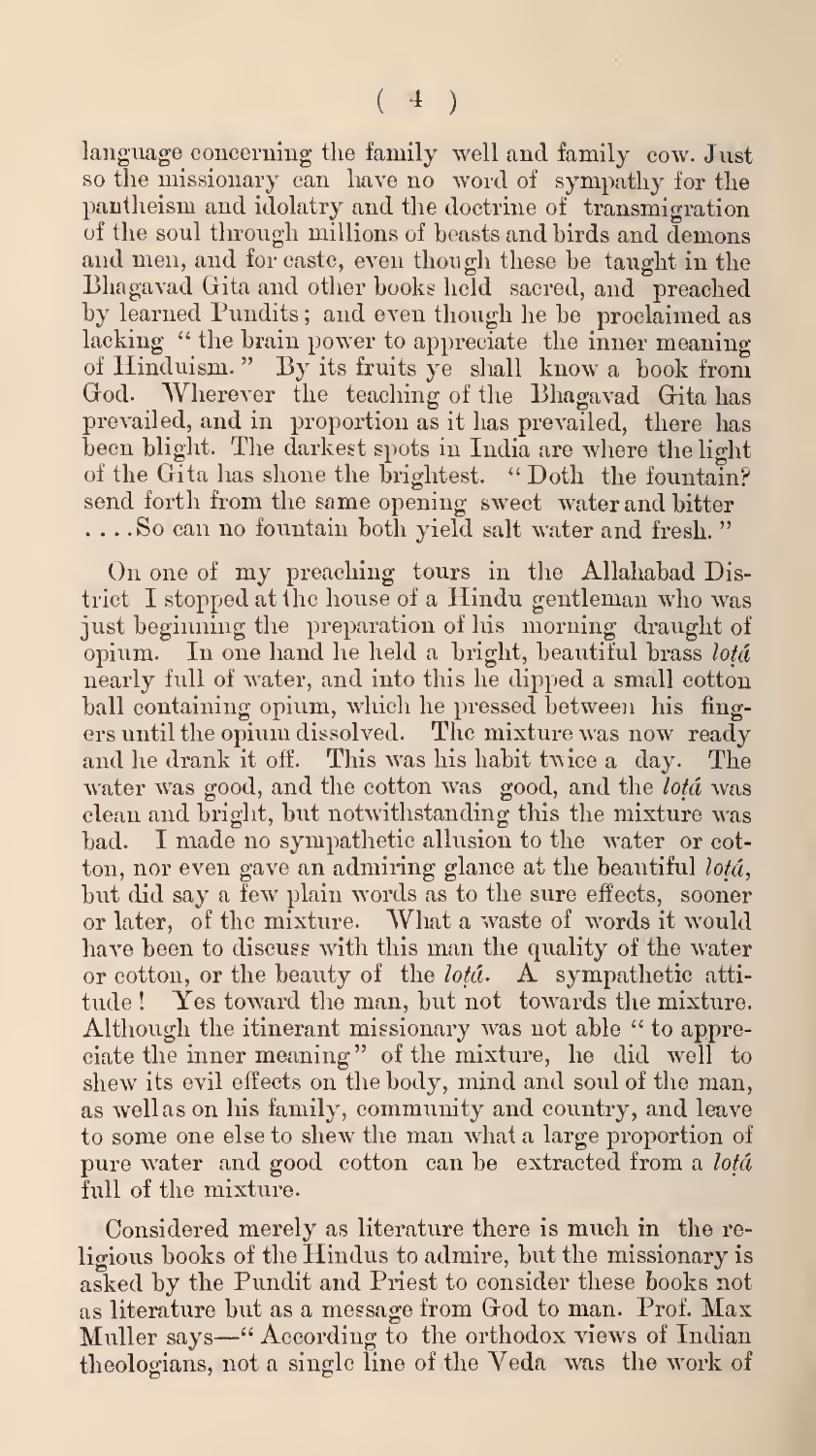human authors. The whole Veda is in some way or other the work of the Deity, and even those who received the re velation, or, as they express it, those who saw it, were not supposed to be ordinary mortals, but beings raised above the level of common humanity, and less liable therefore to error in the reception of revealed truth." The Bhagavad Gita is largely the words of Krishna who is spoken of in it as God, and who is regarded by all Hindus as a true incarnation of God. The missionary is not able to praise these books for the same reason that he does not praise a false rupee. The rupee has a quantity of good silver in it ; it may be bright and beautiful and it has the King's face on it, professing to be approved by him. It looks very much like a good rupee, but it is not, and the more the silver in it, and the more the face looks like the King's, the more dangerous it is and the more difficult to detect. The missionary can get up no enthusiasm over that rupee, notwithstanding the amount of gocd silver in it and the face of the King on it. For the same reason he has never been able to grow enthusiastic in his praises of the Sacred Books of India. They profess to be from God, but they are not. The speakers in them are not gods and goddesses, or incarnations of God, although they are so re presented and are believed to be by the Pundits and by millions in India. The claim made in behalf of Kama and Krishna, that they are incarnations of God, force the missionary to take the attitude towards them which he takes toward the rupee which professes to come from the Government, but has not. He sympathizes with the man who has inherited the rupee, but he is bound to undeceive him, unpleasant as the task may be.

Mr. Fronde writes of Thomas Carlyle . " He made one remark which is worth recording. In' earlier years he had spoken contemptuously of the Athanasian controversy,—of the Christian world torn in pieces over <sup>a</sup> diphthong : and he would ring the changes in broad Annandale on the Homoousion and the Homoiousion. He now told me that he perceived Christianity itself to have been at stake. If the Arians had won, it would have dwindled avay to a legend. Nor, in fact, is this mere theory. The Goths were converted to Christianity in its Arian form; they accepted Christ as a hero-God, like those to which they were accustomed (italies are mine). Provided thus with a platform which lay between heathenism and Christianity, they came to a premature halt. The Christianity of the later Goths in Spain appears to have ad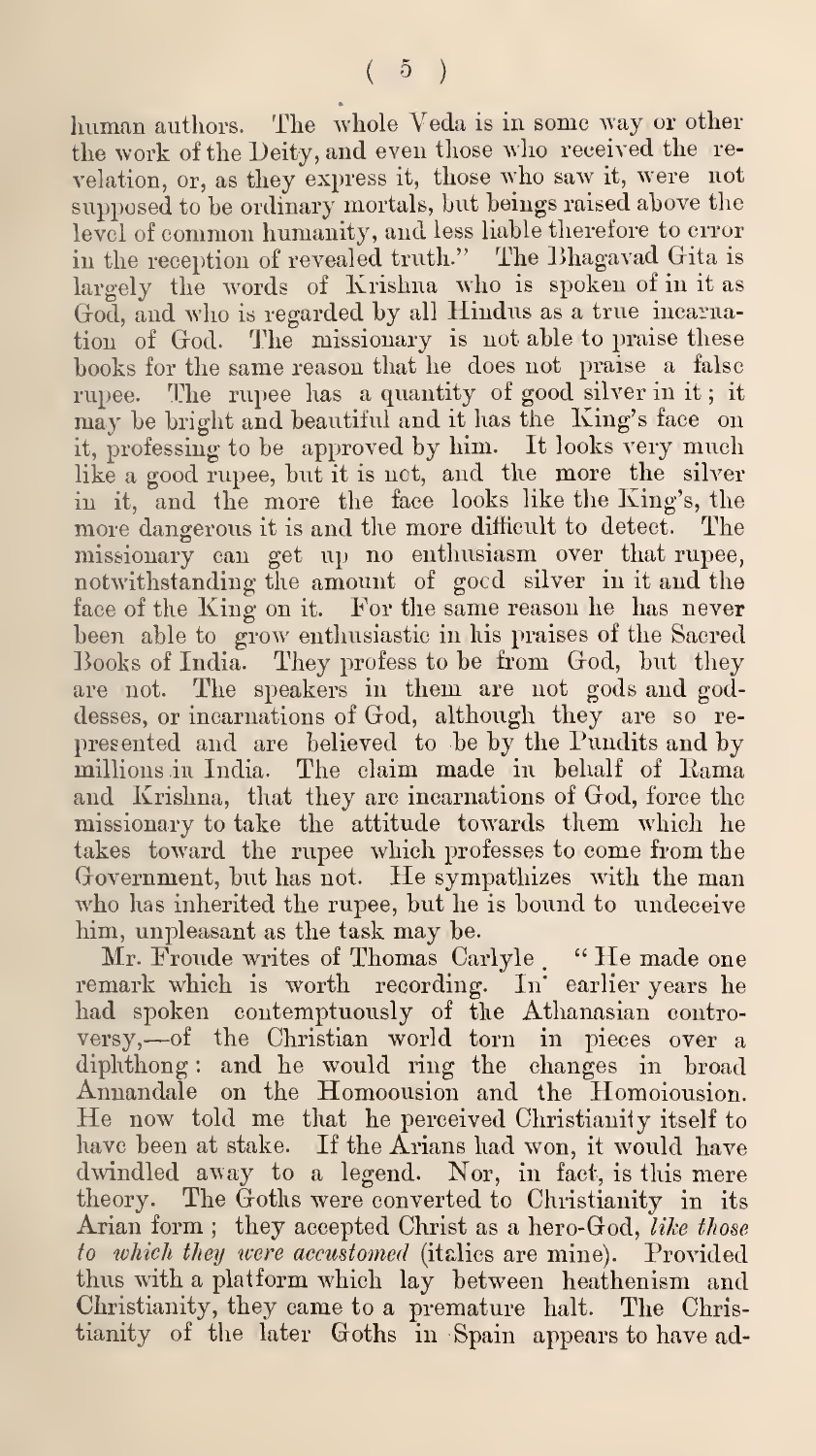mitted of a certain impartial veneration for the Christian God and heathen idols. 'We do not,' says Agila, the envoy, from the Arian Leovigild to Chilperic at Tours ' AVe do not reckon it a crime to worship this and that for we say in our common speech, it is no harm if <sup>a</sup> man passing between heathen altars and a Church of God makes<br>his reverence in both-directions.'''

Had the early Church in any way countenanced the belief in and praise of the hero-gods of non-Christians, or encouraged her missionaries to recognize them as prophets of Cod, only not so higli and noble as Christ, His teaching the completion and fulfilment of theirs, the door would<br>have been opened wide for the rough German tribes, to whom the conception of demigods was familiar, to continue their worship after baptism, and that would have meant disaster to the Church. This is not without a word of warning to us in India. Hindus by the thousands are coming into the Church of Christ. If they are taught that Rama and Krishna are prophets of the true Godtheir messages in the Rámáyan and Bhagavad Gita preparations for Christ as were the messages of the prophets Moses and Isaiali in the Old Testament, then we have opened the door of the Church for the admission of the nine incarnations of Vishnu, Krishna the eighth among them, with Christ added as the tenth. Are we willing to place Christ in the class and rank of the incarnations of Vishnú? Hindus are willing to place Him there, and they will be encouraged in this conception of Him if we recognize these incarnations as prophets, their message a part of Cod's revelation. If this view he correct then the apostles were wrong in not presenting Christ's teaching as the fulfilment of the thought of Socrates, Plato and the Greek Philosophers—the crown of Greek wisdom. On the contrary, they taught that " the world through its wisdom knew not Cod," and they did not hesitate to speak of that wisdom, so far as it attempted to reveal God, as foolishness. "Professing themselves to he wise, they became fools, and changed the glory of the incorruptible God for the likeness of an image of cor ruptible man, and of birds, and four-footed beasts, and creeping things." The Church in India, as the Church in tlie days of the apostles, can take, with safety to herself and with loyalty to Christ and the Scriptures, only one attitude towards the incarnations set forth in the Sacred Books of India, and that is to refuse to give them a place among those sent from Cod with a message to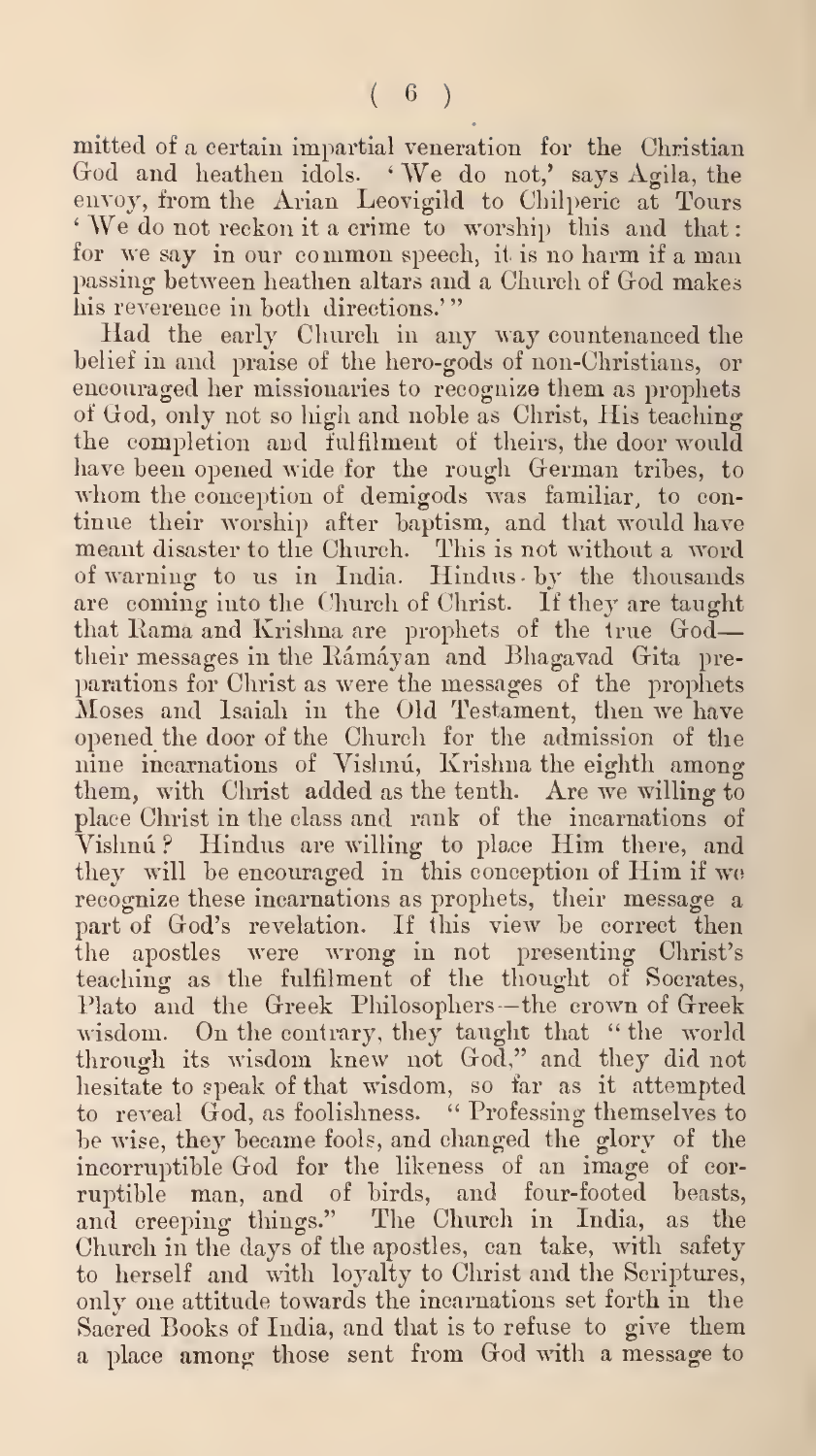men, as well as to refuse to regard these hooks as fore shadowing the message of the Gospel as does the Old Testament

We are told that Christ's attitude to the Old Testament ought to he our attitude to the Sacred Books of India. Very well, let us see where this will lead us. What was our Lord's attitude to the Old Testament Scriptures <sup>P</sup> This is the way He appealed to them-" These are they which bear witness of me": " If ye believed Moses, ye would believe me; for he wrote of me. But if ye believe not his writings, how shall ye believe my words?" "These are the words which I spoke unto you, while I was yet with you, how that things must needs he fulfilled which are written in the law of Moses, and the prophets and the Psalms concerning me": "Think not that I came to destroy the law or the prophets ; I came not to destroy, hut to fulfil. For verily I say unto you, till heaven and earth pass away, one jot or one tittle shall in no wise pass away from the law, till all things be accomplished." Can the missionary imagine our Lord speaking of Krishna and the Bhagavad Gita as He does of Moses and the Old Testament. Can the missionary, horv ever sympathetic his study of the Sacred Books of India, reach the conclusion that the writers "spake from God being moved by the Holy Spirit," and that their writings are "inspired of God....profitable for teaching, for reproof, for correction, for instruction which is in right eousness : that the man of God may be complete, furnished completely unto every good work."

In an address by Sir Monier-Williams on "The Holy Bible and the Sacred Books of the East," he warns missionaries against compromise and concessions, —because of the gulf between the Gospel of Christ and the Sacred Books of India, a gulf " which severs the one from the other utterly, hopelessly, and for ever —not <sup>a</sup> mere rift which may be easily closed up—not a mere rift across which the Christian and the non-Christian may shake hands<br>and interchange similar ideas in regard to essential truths —but a veritable gulf which cannot be bridged over by any science of religious thought; yes, a bridgless chasm which no theory of evolution can ever span. Go forth, then, ye missionaries, in your Master's name ; go forth into all the world, and, after studying all its false religions and philosophies, go forth and fearlessly proclaim to suffer ing humanity the plain, the unchangeable, the eternal facts of the Gospel—nay, I might almost say the stubborn, the